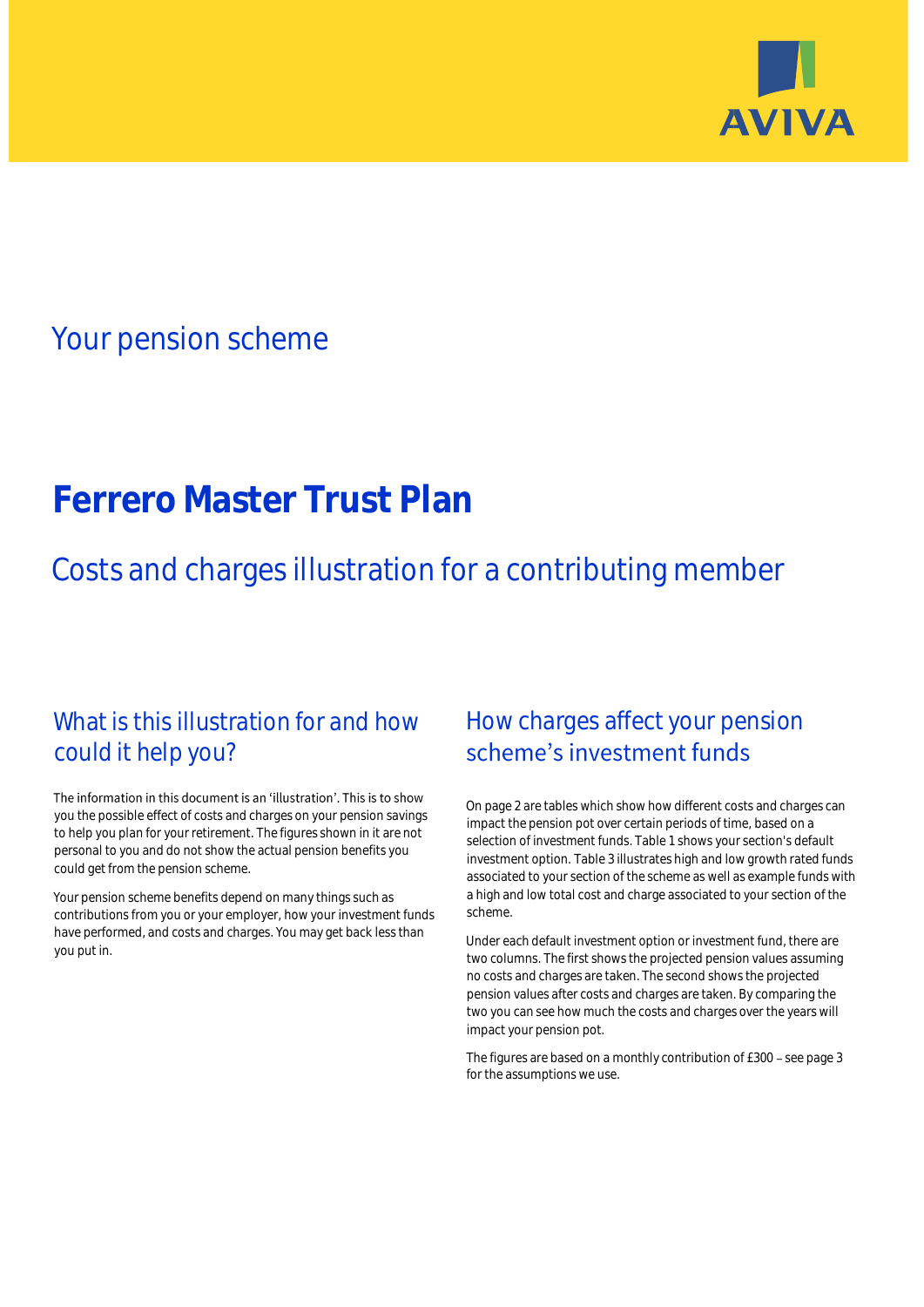| Illustration of effect of costs and charges on the Default Investment Option in<br><b>Ferrero Master Trust Plan</b> |                                        |                                    |  |  |  |  |  |
|---------------------------------------------------------------------------------------------------------------------|----------------------------------------|------------------------------------|--|--|--|--|--|
|                                                                                                                     | <b>My Future</b>                       |                                    |  |  |  |  |  |
| Assumed growth rate 3.2% (p.a.)                                                                                     |                                        |                                    |  |  |  |  |  |
|                                                                                                                     | Assumed costs and charges 0.54% (p.a.) |                                    |  |  |  |  |  |
| At end of year                                                                                                      | Projected value assuming no            | <b>Projected value after costs</b> |  |  |  |  |  |
|                                                                                                                     | costs and charges are taken            | and charges are taken              |  |  |  |  |  |
| $\mathbf{1}$                                                                                                        | £3,580                                 | £3,570                             |  |  |  |  |  |
| $\overline{2}$                                                                                                      | £7,200                                 | £7,160                             |  |  |  |  |  |
| 3                                                                                                                   | £10,900                                | £10,800                            |  |  |  |  |  |
| 4                                                                                                                   | £14,600                                | £14,400                            |  |  |  |  |  |
| 5                                                                                                                   | £18,300                                | £18,000                            |  |  |  |  |  |
| 10                                                                                                                  | £37,600                                | £36,500                            |  |  |  |  |  |
| 15                                                                                                                  | £57,900                                | £55,500                            |  |  |  |  |  |
| 20                                                                                                                  | £79,400                                | £75,000                            |  |  |  |  |  |
| 25                                                                                                                  | £102,000                               | £95,000                            |  |  |  |  |  |
| 30                                                                                                                  | £126,000                               | £115,000                           |  |  |  |  |  |
| 35                                                                                                                  | £151,000                               | £136,000                           |  |  |  |  |  |
| 40                                                                                                                  | £176,000                               | £157,000                           |  |  |  |  |  |
| 45                                                                                                                  | £198,000                               | £174,000                           |  |  |  |  |  |
| 50                                                                                                                  | £217,000                               | £188,000                           |  |  |  |  |  |

### **Table 2**

| List of Funds included in the Default Investment Option |                       |                    |
|---------------------------------------------------------|-----------------------|--------------------|
| <b>Fund name</b>                                        | <b>Total Cost and</b> | <b>Growth Rate</b> |
|                                                         | Charge (p.a.)         | (p.a.)             |
| Av MyM My Future Growth                                 | 0.56%                 | 3.60%              |
| Av MyM My Future Consolidation                          | 0.51%                 | 2.40%              |
|                                                         |                       |                    |
|                                                         |                       |                    |
|                                                         |                       |                    |
|                                                         |                       |                    |
|                                                         |                       |                    |
|                                                         |                       |                    |
|                                                         |                       |                    |
|                                                         |                       |                    |

#### **Aviva Life & Pensions UK Limited.**

Registered in England No. 3253947. Registered office: Aviva, Wellington Row, York, YO90 1WR. Authorised by the Prudential Regulation Authority and regulated by the Financial Conduct Authority and the Prudential Regulation Authority. Firm Reference Number 185896. **aviva.co.uk** TEMP GFI NG071309 09/2018